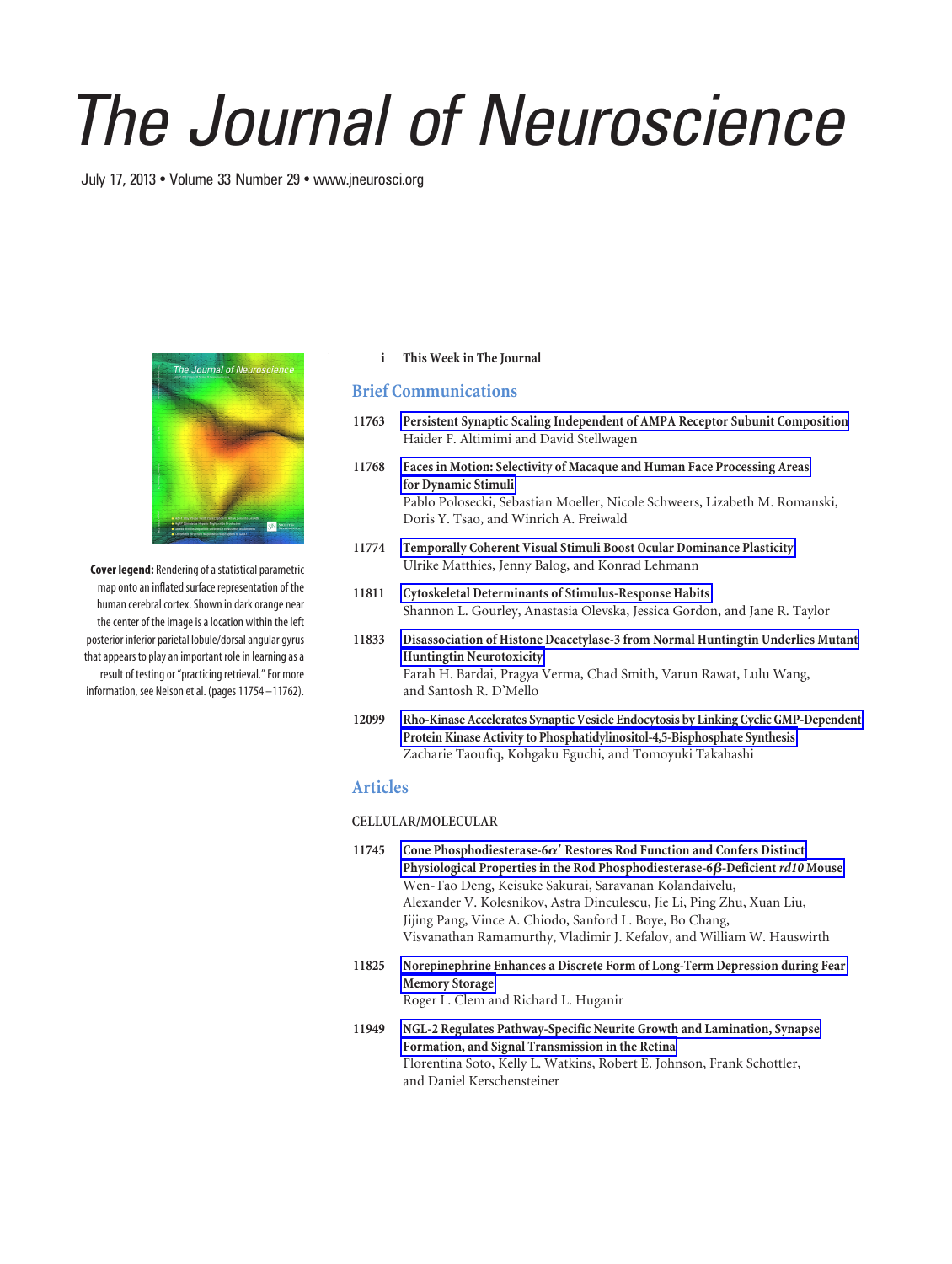| 12030 | Expression of the $\gamma$ 2-Subunit Distinguishes Synaptic and Extrasynaptic GABA <sub>A</sub><br>Receptors in NG2 Cells of the Hippocampus<br>Stefan Passlick, Michael Grauer, Christoph Schäfer, Ronald Jabs, Gerald Seifert,<br>and Christian Steinhäuser                                                                                             |
|-------|-----------------------------------------------------------------------------------------------------------------------------------------------------------------------------------------------------------------------------------------------------------------------------------------------------------------------------------------------------------|
| 12052 | Asynchronous Movements Prior to Pore Opening in NMDA Receptors<br>Rashek Kazi, Quan Gan, Iehab Talukder, Michael Markowitz,<br>Catherine L. Salussolia, and Lonnie P. Wollmuth                                                                                                                                                                            |
| 12067 | CASK Regulates SAP97 Conformation and Its Interactions with AMPA<br>and NMDA Receptors<br>Eric I. Lin, Okunola Jeyifous, and William N. Green                                                                                                                                                                                                             |
| 12122 | Phosphorylation of Threonine-19 of PSD-95 by GSK-3 $\beta$ is Required for PSD-95<br>Mobilization and Long-Term Depression<br>Christopher D. Nelson, Myung Jong Kim, Honor Hsin, Yelin Chen,<br>and Morgan Sheng                                                                                                                                          |
|       | DEVELOPMENT/PLASTICITY/REPAIR                                                                                                                                                                                                                                                                                                                             |
| 11899 | Effects of Adult Neural Precursor-Derived Myelination on Axonal Function in the<br>Perinatal Congenitally Dysmyelinated Brain: Optimizing Time of Intervention,<br>Developing Accurate Prediction Models, and Enhancing Performance<br>Crystal A. Ruff, Hui Ye, Jean M. Legasto, Natasha A. Stribbell, Jian Wang,<br>Liang Zhang, and Michael G. Fehlings |
| 11916 | The Drosophila Transcription Factor Adf-1 (nalyot) Regulates Dendrite Growth by<br>Controlling FasII and Staufen Expression Downstream of CaMKII and Neural Activity<br>Christina Timmerman, Somu Suppiah, Baraka V. Gurudatta, Jingping Yang,<br>Christopher Banerjee, David J. Sandstrom, Victor G. Corces, and Subhabrata Sanyal                       |
| 11932 | Shootin1 Acts in Concert with KIF20B to Promote Polarization of Migrating Neurons<br>Tamar Sapir, Talia Levy, Akira Sakakibara, Aharon Rabinkov, Takaki Miyata,<br>and Orly Reiner                                                                                                                                                                        |
|       | <b>SYSTEMS/CIRCUITS</b>                                                                                                                                                                                                                                                                                                                                   |
| 11972 | Coordinated Regulation of Hepatic Energy Stores by Leptin and Hypothalamic<br><b>Agouti-Related Protein</b><br>James P. Warne, Jillian M. Varonin, Sofie S. Nielsen, Louise E. Olofsson,<br>Christopher B. Kaelin, Streamson Chua Jr, Gregory S. Barsh, Suneil K. Koliwad,<br>and Allison W. Xu                                                           |
| 12003 | Low-Dimensional Sensory Feature Representation by Trigeminal Primary Afferents<br>Michael R. Bale, Kyle Davies, Oliver J. Freeman, Robin A. A. Ince,<br>and Rasmus S. Petersen                                                                                                                                                                            |
| 12013 | Motor Circuit-Specific Burst Patterns Drive Different Muscle and Behavior Patterns<br>Florian Diehl, Rachel S. White, Wolfgang Stein, and Michael P. Nusbaum                                                                                                                                                                                              |
|       | BEHAVIORAL/COGNITIVE                                                                                                                                                                                                                                                                                                                                      |
| 11754 | Neural Signatures of Test-Potentiated Learning in Parietal Cortex<br>Steven M. Nelson, Kathleen M. Arnold, Adrian W. Gilmore,<br>and Kathleen B. McDermott                                                                                                                                                                                                |
|       |                                                                                                                                                                                                                                                                                                                                                           |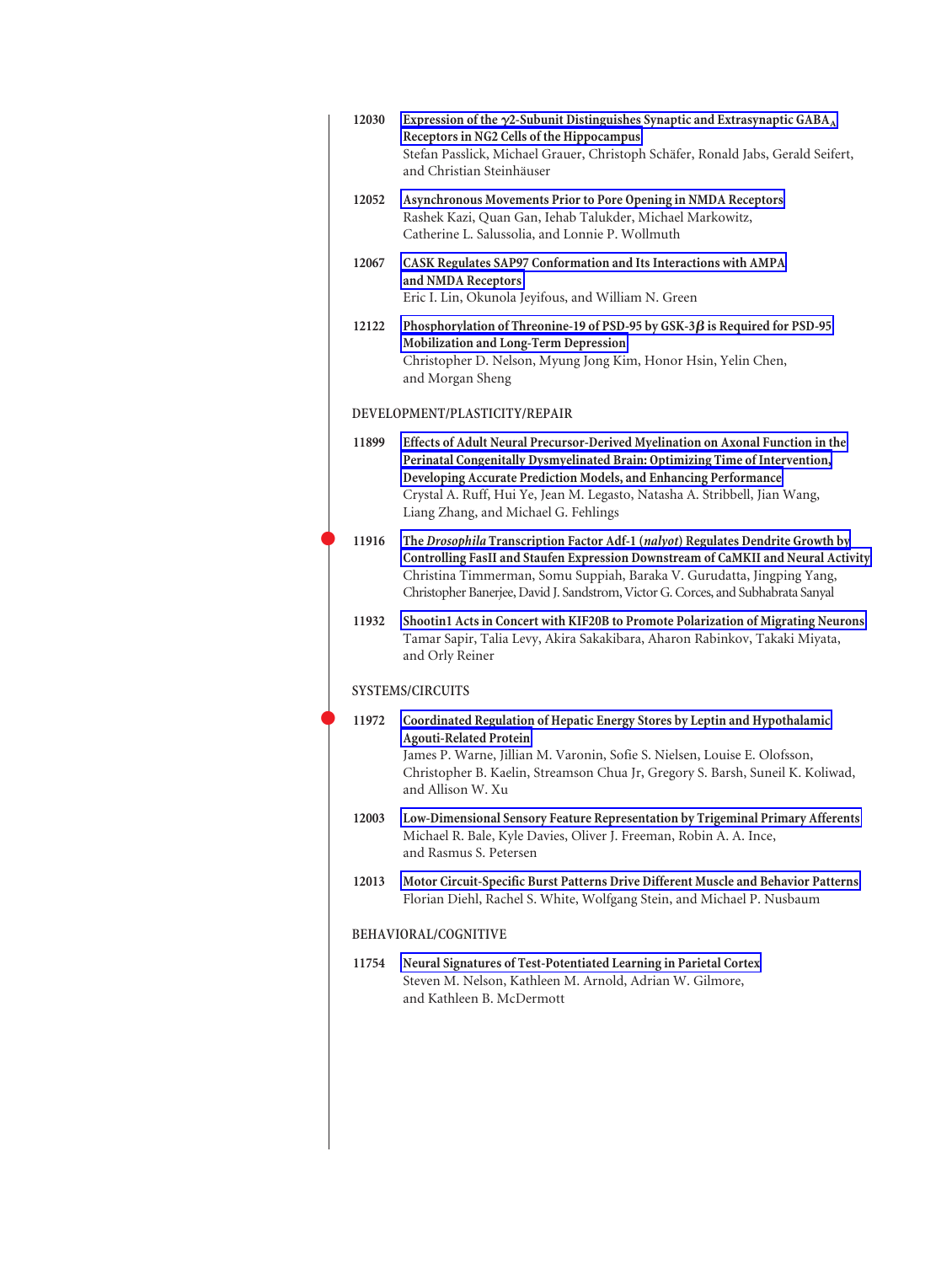| 11779 | Efference Copy Failure during Smooth Pursuit Eye Movements in Schizophrenia<br>Miriam Spering, Elisa C. Dias, Jamie L. Sanchez, Alexander C. Schütz,<br>and Daniel C. Javitt                                                                                                                                                                                                                                                                                                                                                                        |
|-------|-----------------------------------------------------------------------------------------------------------------------------------------------------------------------------------------------------------------------------------------------------------------------------------------------------------------------------------------------------------------------------------------------------------------------------------------------------------------------------------------------------------------------------------------------------|
| 11800 | Corticosterone Acts in the Nucleus Accumbens to Enhance Dopamine Signaling<br>and Potentiate Reinstatement of Cocaine Seeking<br>Evan N. Graf, Robert A. Wheeler, David A. Baker, Amanda L. Ebben,<br>Jonathan E. Hill, Jayme R. McReynolds, Mykel A. Robble, Oliver Vranjkovic,<br>Daniel S. Wheeler, John R. Mantsch, and Paul J. Gasser                                                                                                                                                                                                          |
| 11817 | Effect of Prestimulus Alpha Power, Phase, and Synchronization on Stimulus<br>Detection Rates in a Biophysical Attractor Network Model<br>Mikael Lundqvist, Pawel Herman, and Anders Lansner                                                                                                                                                                                                                                                                                                                                                         |
| 11852 | Choosing the Rules: Distinct and Overlapping Frontoparietal Representations of Task<br><b>Rules for Perceptual Decisions</b><br>Jiaxiang Zhang, Nikolaus Kriegeskorte, Johan D. Carlin, and James B. Rowe                                                                                                                                                                                                                                                                                                                                           |
| 11878 | Subjective Rating of Weak Tactile Stimuli Is Parametrically Encoded in<br><b>Event-Related Potentials</b><br>Ryszard Auksztulewicz and Felix Blankenburg                                                                                                                                                                                                                                                                                                                                                                                            |
| 11888 | Processing of Natural Sounds: Characterization of Multipeak Spectral Tuning in<br><b>Human Auditory Cortex</b><br>Michelle Moerel, Federico De Martino, Roberta Santoro, Kamil Ugurbil,<br>Rainer Goebel, Essa Yacoub, and Elia Formisano                                                                                                                                                                                                                                                                                                           |
| 12077 | Saccade Target Selection Relies on Feedback Competitive Signal Integration<br>Joke P. Kalisvaart, André J. Noest, Albert V. van den Berg, and Jeroen Goossens                                                                                                                                                                                                                                                                                                                                                                                       |
| 12090 | Vowel Category Boundaries Enhance Cortical and Behavioral Responses to Speech<br><b>Feedback Alterations</b><br>Caroline A. Niziolek and Frank H. Guenther                                                                                                                                                                                                                                                                                                                                                                                          |
| 12136 | Feature Extraction and Integration Underlying Perceptual Decision Making during<br><b>Courtship Behavior</b><br>Jan Clemens and Bernhard Ronacher                                                                                                                                                                                                                                                                                                                                                                                                   |
|       | NEUROBIOLOGY OF DISEASE                                                                                                                                                                                                                                                                                                                                                                                                                                                                                                                             |
| 11788 | Gait Abnormalities and Progressive Myelin Degeneration in a New Murine Model of<br>Pelizaeus-Merzbacher Disease with Tandem Genomic Duplication<br>Kristi Clark, Lauren Sakowski, Karen Sperle, Linda Banser, Carlisle P. Landel,<br>Denise A. Bessert, Robert P. Skoff, and Grace M. Hobson                                                                                                                                                                                                                                                        |
| 11839 | Conserved Chromosome 2q31 Conformations Are Associated with Transcriptional<br>Regulation of GAD1 GABA Synthesis Enzyme and Altered in Prefrontal Cortex of<br>Subjects with Schizophrenia<br>Rahul Bharadwaj, Yan Jiang, Wenjie Mao, Mira Jakovcevski, Aslihan Dincer,<br>Winfried Krueger, Krassimira Garbett, Catheryne Whittle, Jogender Singh Tushir,<br>Jia Liu, Adolfo Sequeira, Marquis P. Vawter, Paul D. Gardner, Patrizia Casaccia,<br>Theodore Rasmussen, William E. Bunney Jr, Karoly Mirnics, Kensuke Futai,<br>and Schahram Akbarian |
| 11863 | Spectrum of Short- and Long-Term Brain Pathology and Long-Term Behavioral<br>Deficits in Male Repeated Hypoxic Rats Closely Resembling Human<br><b>Extreme Prematurity</b><br>Dorothy E. Oorschot, Logan Voss, Matthew V. Covey, Liping Goddard,<br>William Huang, Penny Birchall, David K. Bilkey, and Sarah E. Kohe                                                                                                                                                                                                                               |
|       |                                                                                                                                                                                                                                                                                                                                                                                                                                                                                                                                                     |